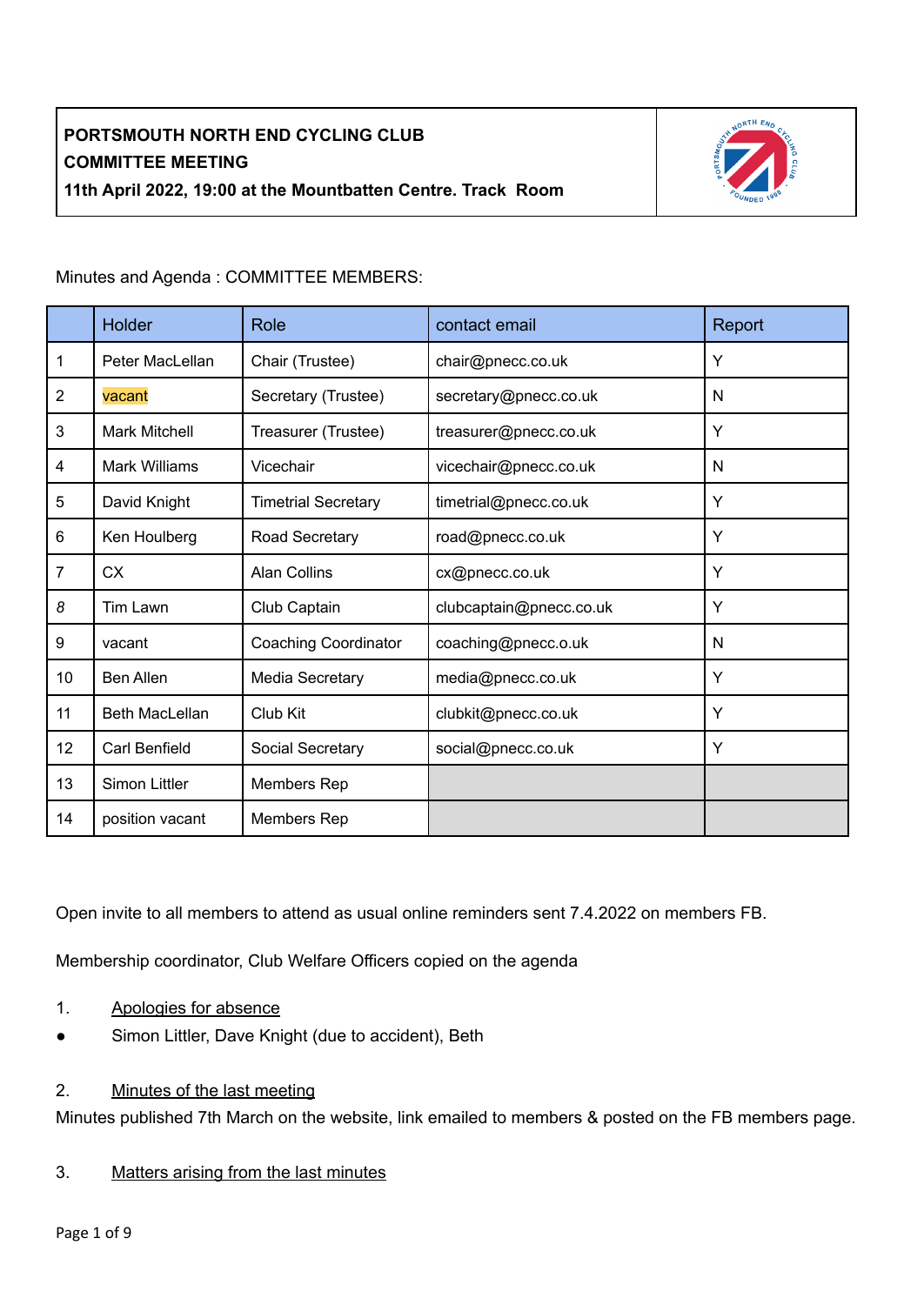

No matters arising.

- 4. Correspondence
- Mountbatten Cycling Forum Mom
- Modular Club House response acknowledged (Ruth Miller & Lizzie Butcher),
- BC Clubmark replacement scheme launched (Club [Development](https://www.britishcycling.org.uk/clubmark#:~:text=The%20British%20Cycling%20Club%20Development,are%20fun%2C%20inclusive%20and%20safe.))
- Key added to club calendar, member suggestion

### 5. Club level appointment in the last period

a. 3 open positions: Secretary; Members Representative; Coaching Coordinator. call for interest published to FB 9.4.2022 with the committee mtg notice.

- 6. Matters arising from Committee Members' reports (circulated in advance)
- a. Chair Report Peter Mac (inc' Membership & Welfare)
- b. Treasurer Mark Mitchell
- c. Secretary vacant
- d. Road Secretary Ken Houlberg
- e. Time Trials Secretary David Knight
- f. CX/ Track Secretary Alan Collins
- g. Club Captain Tim Lawn
- h. Coaching vacant, no report in the period
- i. Media and Public Relations Officer Ben Allen
- j. Kit Provider Beth MacLellan
- k. Social Secretary Carl Benfield

### 7. Agenda Items

a. Proposal from Mark Williams - provide each of the drivers in the convoy on Saturday 23 April a free Club embroidered hoodie. For 5 drivers: Dave Swaffer; Andy Page; Ken Houlberg; Matt Puddick and Carl Benfield. The club makes up the minimum order to 10 items - 5 polo shirts which can then be made available to Club members upon request. Proposal by Mark Williams

#### **Decision/ Outcome**,

Agreed, with the balance of item to be 5 hoodies, cost £150 approved. Mark W to submit invoice for reimbursement and transfer stock to Beth.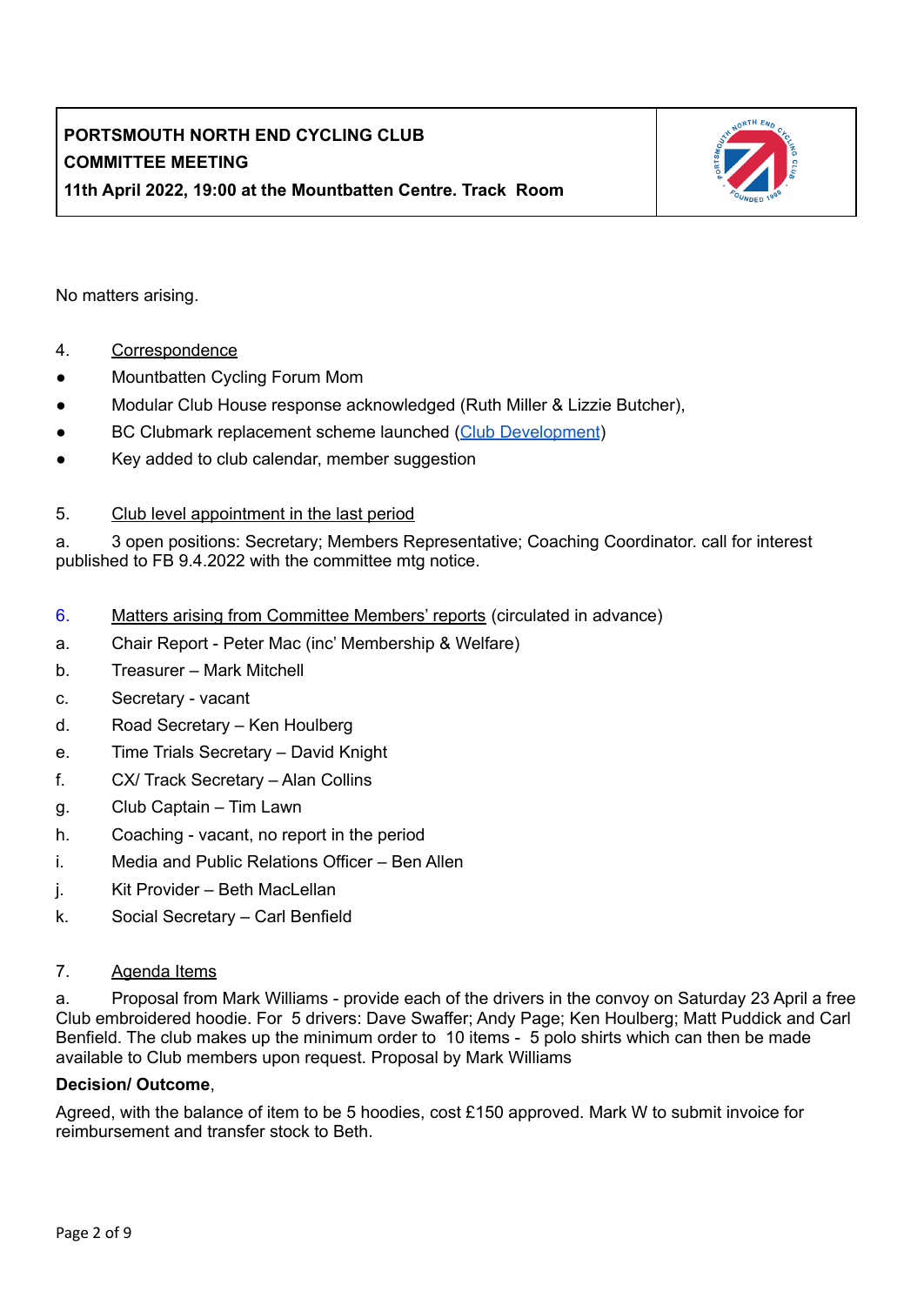### **PORTSMOUTH NORTH END CYCLING CLUB COMMITTEE MEETING 11th April 2022, 19:00 at the Mountbatten Centre. Track Room**



b. Proposal Mark William - procure a set of promotional banners for use at the circuit race to use/ install at Mountbatten during the race series/ future events.

### **Decision/ Outcome**,

Approved, Budget £200

c. Proposal from Ben - open a club paypal account to use for promotional payments as an alternative to reimbursement payments

#### **Decision/ Outcome**,

Not approved due to paypal problems of 2021. Also direct Club payments require double (trustee) approval. Ben will consider alternatives and discuss ex committee with Mark Mitchell

d. Proposal from Tim - Revolubes offering a free sample for any PNECC club member.

#### **Decision/ Outcome**,

Approved, Publish to membership

e. Proposal from Carl - Open IOW Tour of Britain ride, price will be max same as last year but the club wishes to adapt the trip based on feedback from last year. 60 places available

#### **Decision/ Outcome**,

Approved to publish to membership , confirm the final price in June post Road Races, and 2 months of Dick Evans Memorial Series.

f. Proposal arising in round table, P Mac - Post the Race Series Results on the club website and use links from the site across our social media.

### **Decision/ Outcome**,

Approved, website preferred to Fb. Posts are recommended to be on the open FB pages. Ben, Ken, Mark and Tim will coordinate. Noted race results receive wide interest/ responses.

### 8. Any other business

- a. Approx 12 more come and try rides in the main season
- b. MTB racing Alan will recommend members use PNECC as standard when signing up for non British Cycling Events.
- c. National B is now fully subscribed.
- d. Newsletter is considered an important target for 30%+ members not regularly using FB/ Social Media. For now Ben continued to seek a format that can be prepared easily.
- e. Social media posts typos noted and need to reduce, more posters to be encouraged/ supported. Tim and Ben will sort together the posting of race results across the Social Media platforms
- f. Saturday race series to be added to the Club Event Calendar.
- g. Key Events up to next committee 10th May.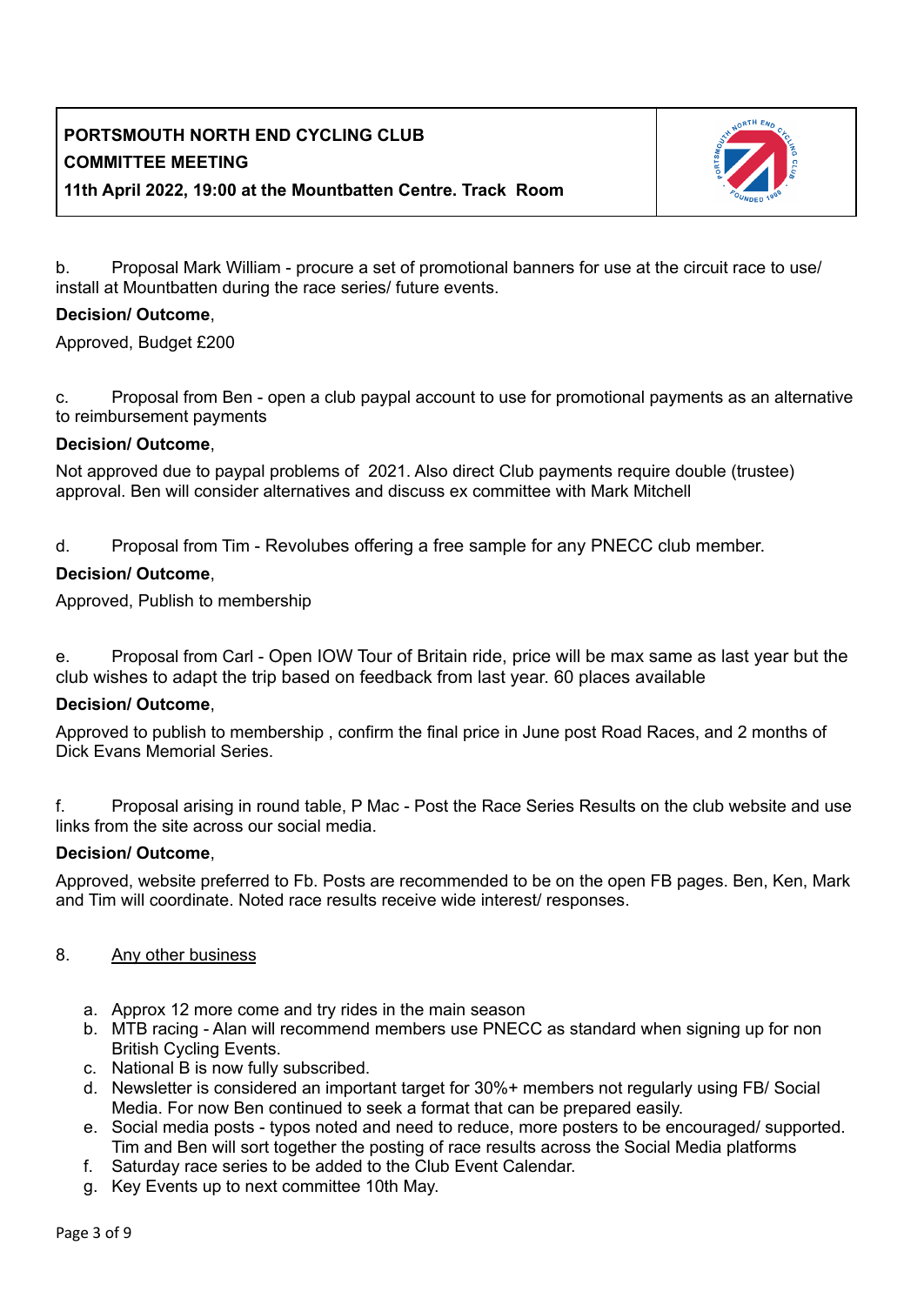

- h. Mid Year (end of March) review Peter, roundtable check of Dev'Plan progress
	- Obj#1 : Inclusively grow participation & membership.
	- Obj#2 : Support each other and the club to improve, strengthen and sustain our activity and community.
	- Obj #3 : Regular Social events that compliment, support and celebrate cycling.
- i. Finance actual end Q2 vs Budget. Mark M and Peter

Finances nett balance is above plan (after rephasing race exp & income to Qtr3)

Contingency not used in Q2, Iben opportunity. National B fully subscribed.

Proposal in prep by Alan for a funding contribution to a Track Day, in addition to other proposals approved in section 7.

Carl, 10/10 for refreshments. Legend.

Meeting closed @ 21:00

9. Date of next meetings (next 2 qtrs)

2022, Q2- provisional dates

- change next committee *Tuesday 17th May*, 20th June (after Summer RR)
- 18th July (after Open TT).
- No committee August, Summer Break. 12th September (post ToB).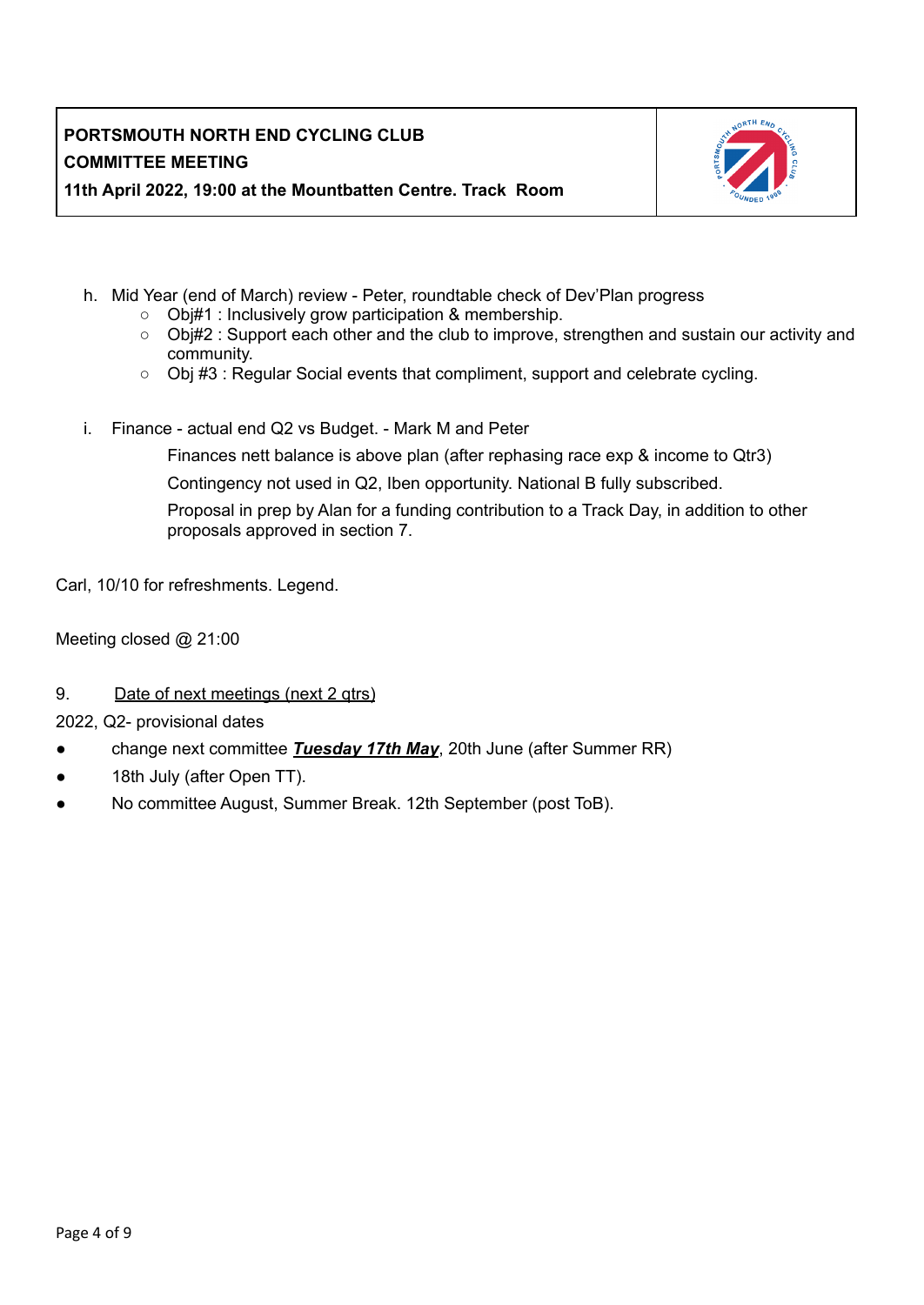

# **Committee Reports***, period (15th Nov to 10th Jan)*

# *Chair Report - Peter Mac*

- Mountbatten Cycling Forum
- BC and BH Live now tracking participation numbers per event as part of Dev Plan Perf Measures.

Dev plan Covid adjusted will run til Mar 2025, 3 more yrs. Mountbatten plan to display the Jersey of Champions with a Jersey from Laura Steadman. The jersey is ready, date for unveiling to be confirmed. A communication has been drafted.

● Changes at BC South, regional dev merged in South and SouthWest. I will contact the new Dev Mgr during April to make an introduction.

- L2 Coaching course announced for Mountbatten
- Customer order for Race Series approved and returned.

**Membership** - 77% renewal for 2022, Current membership, 125 members 4 new members in the last period - 1 junior, 1 female, 2 male adults Membership fee online is adjusted for remainder of 2022. March Welfare Officer intro at HSDC postponed due to illness.3 come and try enquiries via BC.

3 open committee positions posted with the committee reminder. Secretary position is now important to fill, additional trustee to support timely comms and bank approvals. Also to coordinate the committee calendar and assets.

Post lockdown approx 2-3 sportive/ event general circulars per week are being received

### *Secretary - vacant*

Position vacant

Website hosting invoice submitted for payment by Paul Martin. Paul is looking at how the website payment can be made directly by the club for ease.

### *Treasurer – Mark Mitchell*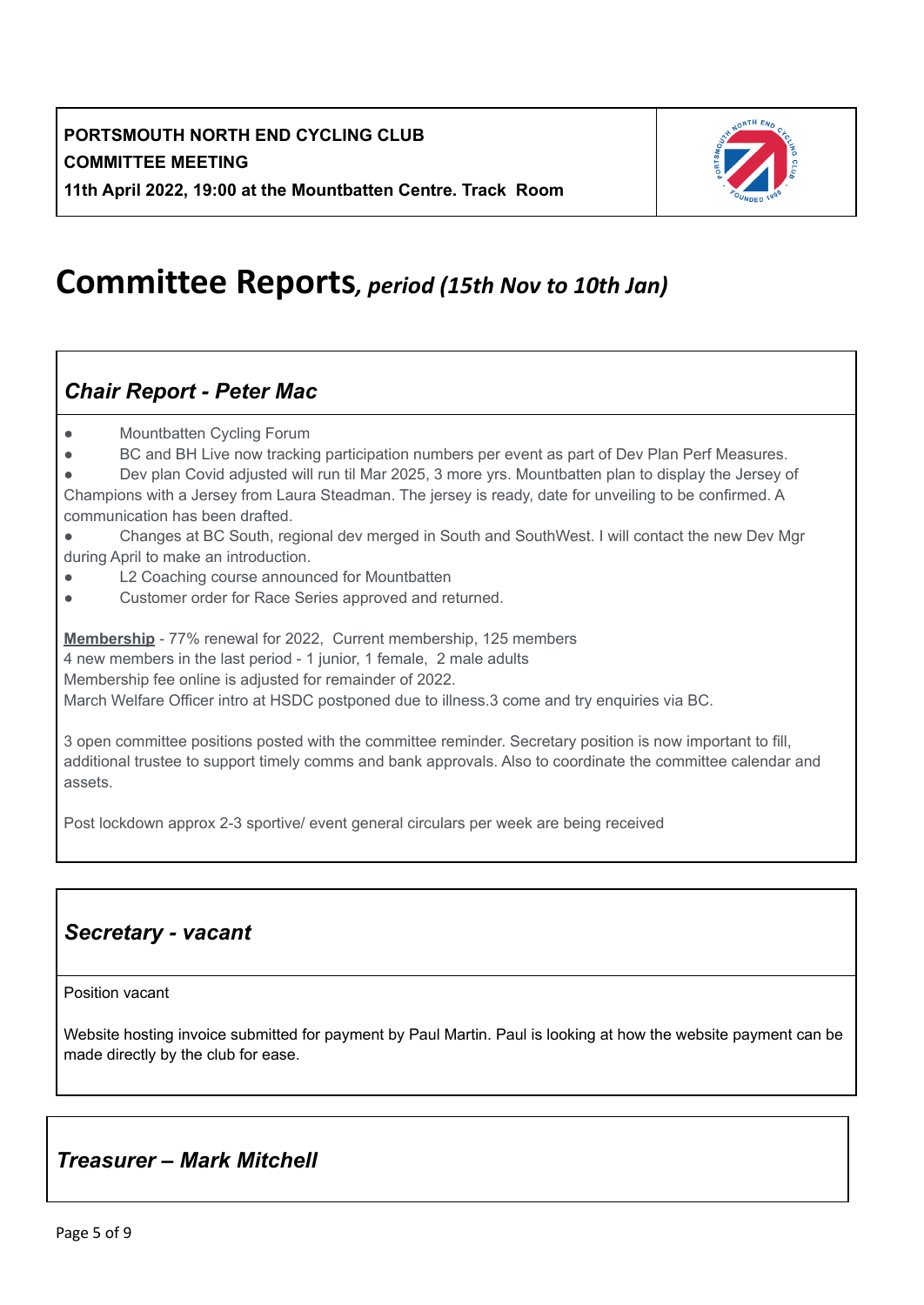### **PORTSMOUTH NORTH END CYCLING CLUB COMMITTEE MEETING 11th April 2022, 19:00 at the Mountbatten Centre. Track Room**



Chromebook purchased as agreed in Feb and in use Cash at bank: £6331.27

- Credit/debit: for Feb, +£632.10, £64.20
- Opportunities: Refund from Iben

### *Road - Ken Houlberg*

The PNE Dick Evans Memorial summer series (Powered by NoPinz) has been set up and goes live on the British Cycling website on Wed 13 Apr. First race **Wed 4th May**

We are also very excited that the [PNECC](https://www.britishcycling.org.uk/events/details/254990/PNE-National-B) Nat B Road Race at Owslebury on **Sat 23 April** is fully subscribed. Many thanks to Mark Williams (organiser) and all the volunteers who have offered to help on the day and make this remarkable event possible. This Nat B race marks a notable step up in PNECC's presence on the regional road race scene.

The PNECC annual [summer](https://www.britishcycling.org.uk/events/details/254989/Portsmouth-North-End-CC-Summer-Road-Race) road race also remains within the race calendar on **Sat 11 June.** It is also based on the Owslebury circuit and is open to E1/2/3.

With the race season having started the PNE RT is already active having benefited from its training camp in Spain last month. PNECC has already [gathered](https://www.britishcycling.org.uk/clubpoints?club_id=3158&year=2022&type=regional&resultsperpage=100) 6 regional points (Tim Lawn 4, Jonty King 2) and is poised for a deluge more to come. Entry into the RT remains on ability and those who wish to compete are strongly encouraged to gauge their abilities within the intermediate and sporty group Sunday rides.

Anyone considering or wishing to race don;t hesitate to contact Ken, [road@pnecc.co.uk](mailto:road@pnecc.co.uk) or talk with any of the club ride sporty group.

# *Time trial - David Knight*

Broke my collar bone (Sunday 10th April) so brief report. Two time trials down. A good fun day on saturday 10th but a low turn out.

James Ayton has agreed to help put the signs out. Very hands as i can't do it. This thursday. I will organise with the TT crew.

Rob has been setting up the online payment system. I hope to test it soon. It uses stripe. The sumup card payment on the day work very well.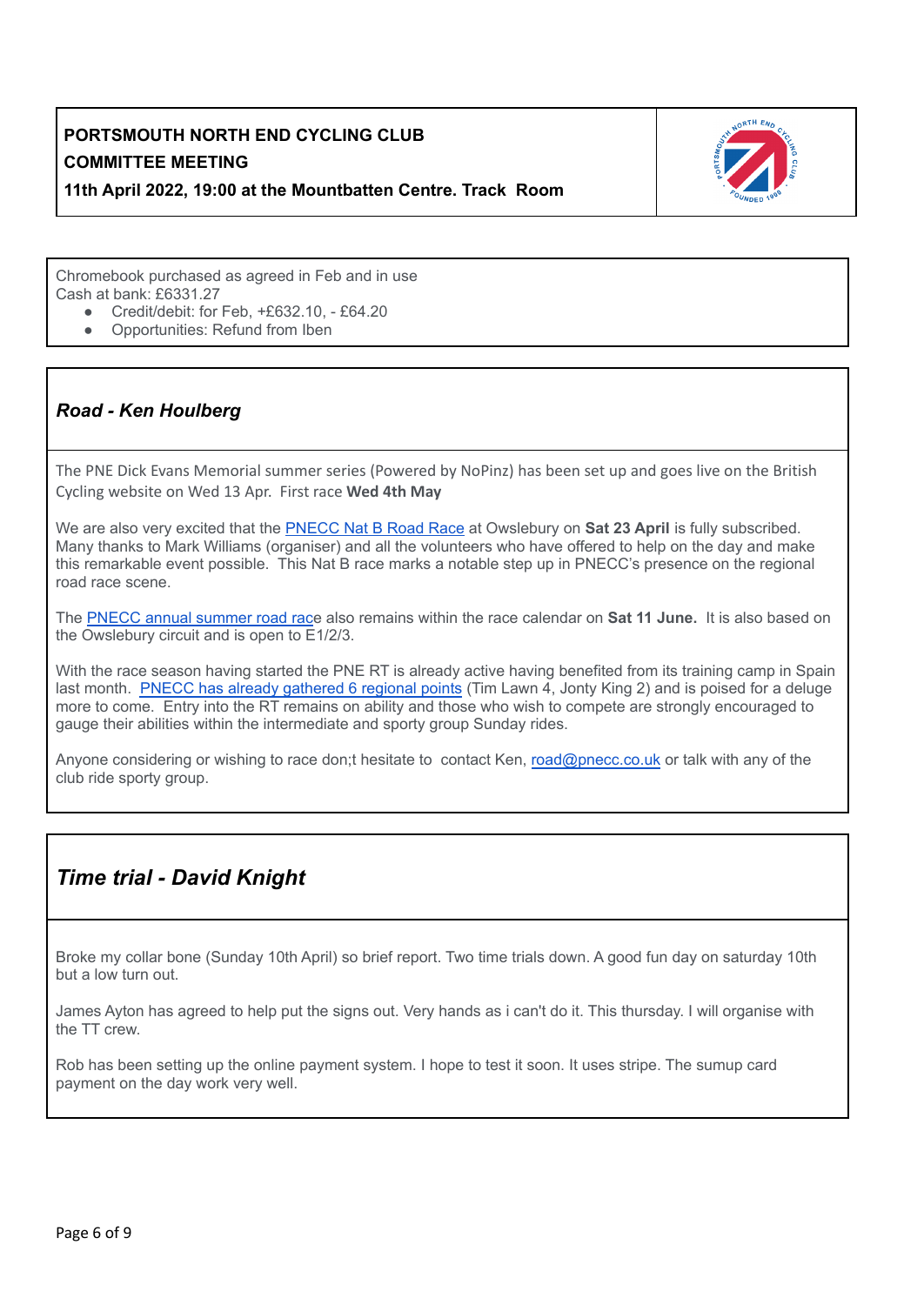

# *CX & Track - Alan Collins*

### **CX**

Wessex CX AGM held recently. Events Co-ordinator appointed, for next season's calendar creation.

Southern XC has already held two events of their MTB race series. PNE participation seen as Rob Ford, Simon Littler, Colin Dixon and Matthew Heathcote appear in the results.

### **Track**

Paul Giles has been contacted in order to define the Calshot session and a date in May will be agreed ready for advertising to the club.

Adrian Saunders has independently expressed an interest already.

# *Captain - Tim Lawn*

Period began with a highly successful Omloop ride followed by decent numbers at club rides throughout March (except the week of the Spain trip) with unseasonably warm weather, continued into April with 30+ riders this weekend despite the recent cold snap. Combined Social and progressive groups on a couple of occasions due to lower social numbers and Sporty merged with Inters on one occasion to form two groups of 10+. Despite good numbers riding it has been proving quite difficult to get ride leaders with the same names volunteering nearly every week. Suggest a post on Facebook members group to advertise for volunteers of anyone else that might be interested and maybe a check with the existing leaders that are not leading.

Tried a new café stop this week on the recommendation of Ben Allen, Blooms on the edge of Emsworth. Good cake and nice quick service, although 2 groups stopped at Woodies for unforeseen reasons. Will return to Blooms and they are more than happy to welcome us back. Now that the weather will hopefully begin to improve the smaller venues with large outside spaces ie Southwick, will start become an option again to expand our café list, but always on the lookout for new options. Recent suggestions amongst ride leaders of stopping further away ie Rake, but would need to consider how that fits in with the desire for all groups to meet at the same place and time

Lower number of come and try rides since the last report, 5 sign ups throughout the month with a couple of last minute cancellations, but good feedback from those that have ridden with 1(?) new member and a couple of returnees for a 2nd come and try ride.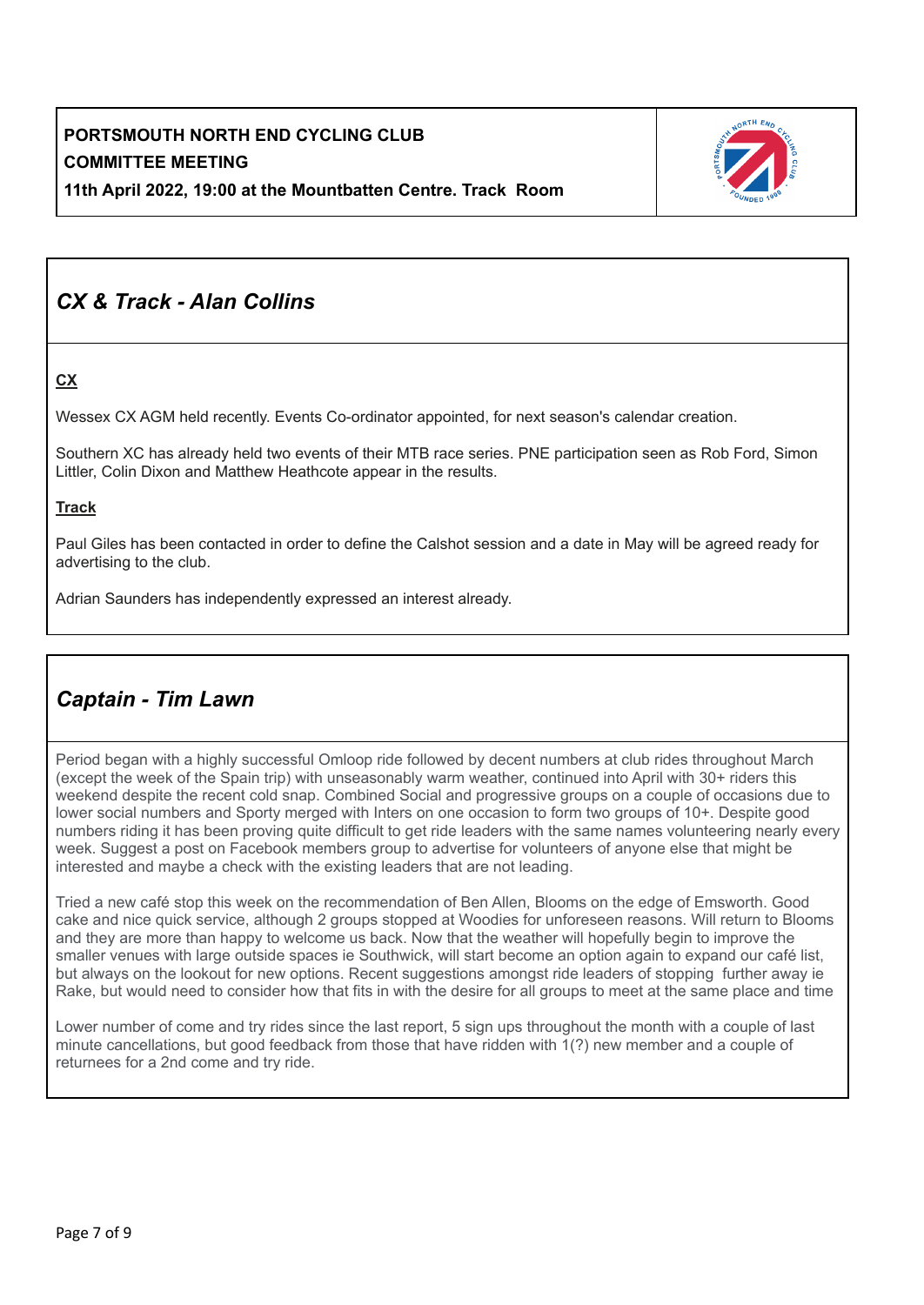

# *Social - Carl Benfield*

The club had a great trip to Spain with thanks to Pete Mark and Sam at Sporta+ I'm sure there will be a lot of interest for next year.

Now the route for the tour of Britain is available we can start to plan the route and circulate the information about attending.

# *Coaching - vacant , comment P Mac*

Come and Try session at Mountbatten 11th March with 9 participants.

BC South recently advertised - Level 2 Road Award - Portsmouth - 28th & 29th May 2022 - link for [info](https://www.britishcycling.org.uk/events/course/details/7334?fbclid=IwAR14f-U6CCnE2DdSUhelXEzFypyXAI6j6KVsJxNwmq3nAJ6efMk4EYaPZww)

# *Media - Ben Allen*

Busy period of promotions

Media release prepared for Jersey of Champions; draft release for the Race Series to be prepare

TT promotion issued, posts need a balance of close enough to an event to be relevant, but not too last minute.

The race series will be promoted online with Mark.

### *Club Kit – Beth MacLellan*